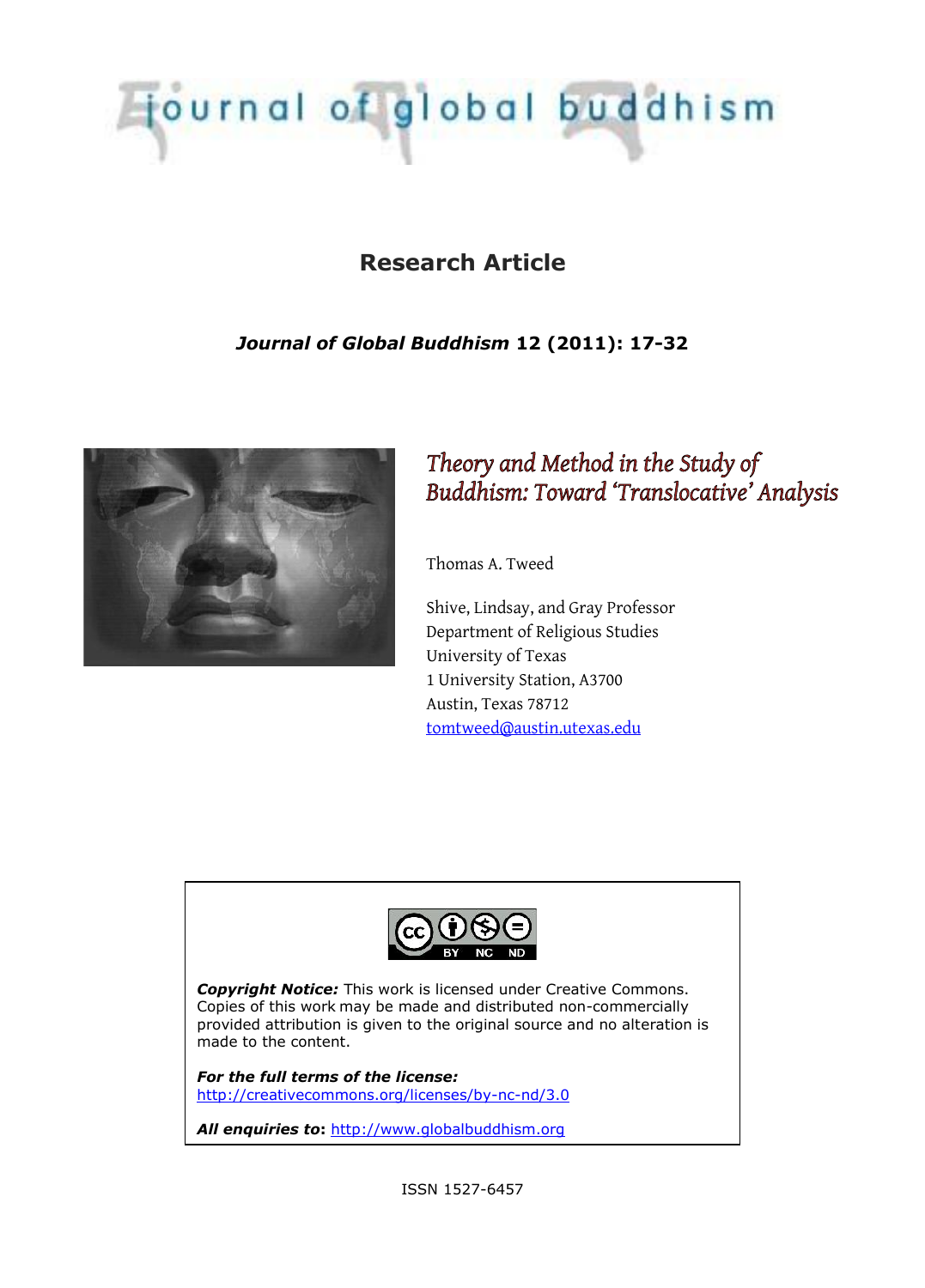#### R e s e a r c h A r t i c l e

# *Theory and Method in the Study of Buddhism: Toward 'Translocative' Analysis*

## *Thomas A. Tweed*

#### **Abstract**

Focusing on theory and method in the study of U.S. Buddhism, this article analyzes the subfield's interpretive categories and theoretical assumptions during each of its four phases. A new phase opened in 2000, and no single theory or method has emerged as predominant, just as few scholars have scrutinized the moral implications of their frameworks. Most prevailing interpretive models, which are borrowed from scholars not trained in religious studies, remain indifferent or hostile to religious practice, or specialists draw on models from religious studies that commit the interpreter to a static and bounded notion of culture that offers little aid to those who want to study the dynamics of religious practice in the era of global flows. Further, whether the guiding models are derived from religious studies or not, the models' moral implications are not always examined. The emergent concerns of the subfield, in other words, are not well served by the available theories of religion and the usual methodological prescriptions. To address that problem, in this essay I propose one possible framework for the 'translocative'—not international, transnational, or global—study of Buddhism.

his journal's title announces an influential theme in scholarship on U.S. Buddhism and the study of religion more generally. It calls attention to scholars' interest in "globalization" or "transnationalism." This academic interest surged during the 1990s, This journal's title announces an influential theme in scholarship on U.S. Buddhism and the study of religion more generally. It calls attention to scholars' interest in "globalization" or "transnationalism." This academic seek new language to name the "time-space compression" experienced by those who had access to the new communication and transportation technology (Harvey, 1990: 241). The world grew smaller, many observers said, and the pace of life accelerated, just as it had with the introduction of earlier innovations in communication and transportation. As with scholarship during the earlier phases of the academic study of western Buddhism, especially U.S. Buddhism, this essay is a product of its time. Most important, it appears after this so-called "transnational turn."<sup>1</sup> It is not that earlier generations did not notice connections

 $1$  An earlier version of this essay was delivered as the plenary address at a conference in Berkeley on "Buddhism without Borders," and I am grateful to that meeting's organizers for the invitation to begin thinking about the implications of my theory of religion for the subfield. My own specialization is U.S. Buddhism and this essay focuses on that region, even if it includes a wider geographical area too. I offer a tentative periodization of the history of the study of Western Buddhism or Buddhism outside Asia, especially the United States. This periodization traces primarily two changes: varying notions of connections across regions and varying notions of culture. In this scheme, I propose, there are four phases of the subfield: 1) *National Studies*, which focused on the nation state: 1950s–1960s; 2) *International Studies*, which focused on interactions between two or more nation states: 1970s and 1980s; 3) *Transnational Studies*, which trace movements across national borders: 1990–2000; 4) *Global Studies*, which emphasize circulations back and forth across regions: since 2000. One scholar of Atlantic history has distinguished two major approaches to "global history": 1) "*inter*-national histories," "a history of competitive but mutually recognizing territorial nation states" and 2) "*trans*national histories," "a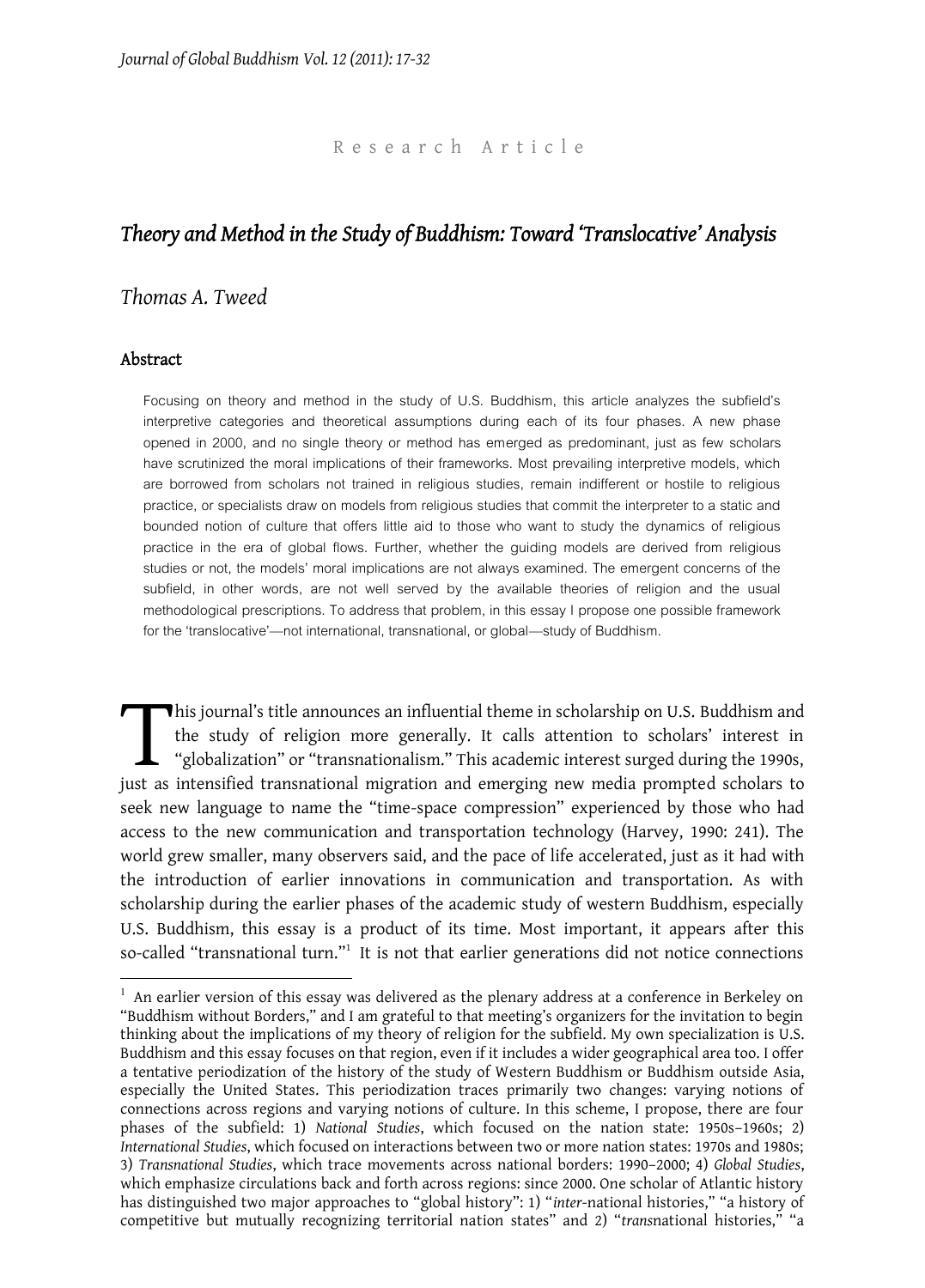across the globe. They did. They used different categories, however, and their interpretive terms—and the assumptions those terms embedded and the values they encoded—led scholars to particular conclusions about what they should study and how they should study it.

During the 1950s and 1960s, a few scholars trained in history, literature, or sociology began to write about U.S. Buddhism, though without any sense they were participating in a common subfield. With historians tracing the "history of ideas" (Ahlstrom, 1962; Chisolm, 1963; Hay, 1956; Jackson 1968; Wright, 1957) and sociologists analyzing "Americanization" (Rust, 1951), these scholars noticed "international" influences but tended to interpret them as their guiding term implied and their theoretical framework dictated: as episodic connections between two static, bounded, and autonomous national units.

By the next phase, which began in the 1970s, the scholarship shifted from a concern for the history of ideas to an interest in the history of meaning, as the symbolic anthropology of Clifford Geertz and others prompted a "cultural turn." This period saw the first classic studies of U.S. Buddhism, including those that focused on a single geographical region (Hunter, 1971) and those with wider ambitions (Layman, 1976; Prebish, 1979).<sup>2</sup> Although in the 1970s and 1980s influential scholars continued the earlier emphasis on the history of elites' ideas (Ellwood, 1979; Jackson, 1981), a new focus on Buddhist institutions also emerged simultaneously, as some sociologists (Horinouchi, 1973; Kashima, 1977) and some organizations (Buddhist Churches of America, 1974) produced volumes that focused on ethnicity and race and the ways that the descendents of Asian migrants resisted or accepted acculturation. For all of its erudition and impact, like other research in the human sciences at the time, most scholarship on U.S. Buddhism still assumed that "culture"—and "religion" as a cultural system of symbols—was fixed and consensual.

Things changed during the 1990s, when scholars in the humanities and social sciences began to decouple "place" and "culture" and attend more fully to diasporic groups that had been displaced, just as interpreters began to emphasize that cultures were contested (not shared) and changing (not static). Several intellectual movements that had begun in the 1960s and 1970s transformed the study of U.S. Buddhism during the 1990s, when a multidisciplinary specialization aligned with the broader study of "Asian religions" in the West or "Western Buddhism" began to form (Tweed, 1997a: 190; Tweed and Prothero, 1999; Tweed, 2000: xv–xvi), and the subfield boasted comprehensive bibliographies and literature reviews (e.g., Baumann, 1997; Gregory, 2001). Poststructuralism, Feminism, and Postcolonial theory combined with other intellectual movements to increase scholars' attention to the role of race, class, gender, and nationalism and shift the focus from the making of meaning to the negotiation for power (e.g., Clarke). The swelling number of transnational migrants after 1965—and not only in North America—also changed the social context in which scholars worked. Some who already had been doing research on U.S. Buddhism attended to the

narrative of globalization predicated, like oceanic history, on borderlessness, fluidity, and…a lack of territorial fixity" (Armitage, 2007: 9). That's similar to what I have in mind here. I want to emphasize the shifting terms and their implications.

 $2$  Some important texts in this period were not produced by scholars of religion, not only as with Layman, who was a psychologist, but also journalists (Fields, 1986) and specialists in American Studies and cultural history (Lears, 1981: 225–240).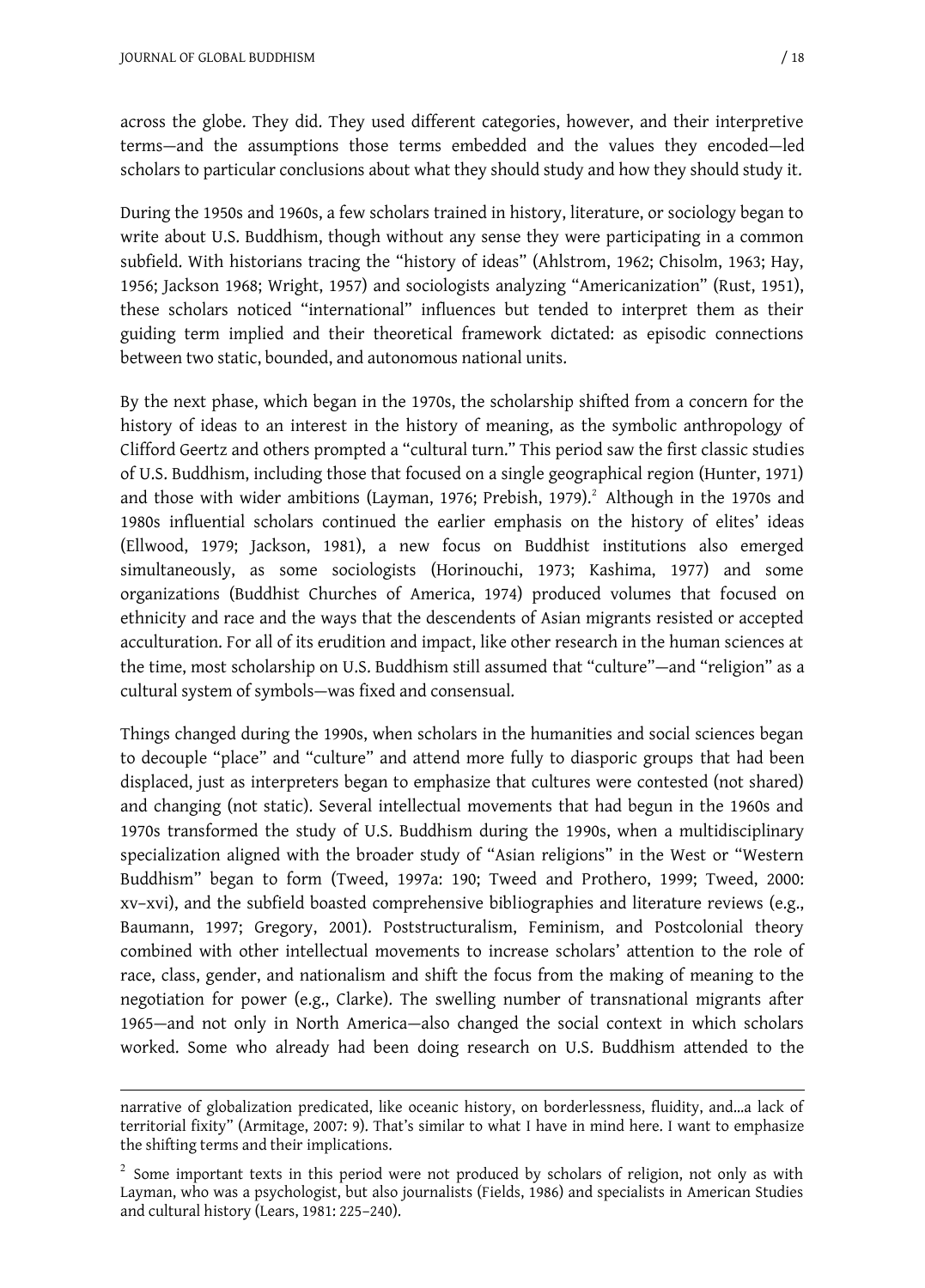demographic changes and embraced the intellectual shifts, and some Buddhist Studies specialists began to focus on migrants in the U.S. (e.g., Numrich, 1996). For the first time, scholars trained in U.S. religious history also began to turn their attention to Buddhism (Tweed, 1992; Prothero, 1996; Seager, 1999). Their work reflected their training in cultural history, which predominated during the earlier phase, but traces of the newer concerns for transnational exchange and social power also shaped their scholarship, including Stephen Prothero's *The White Buddhist*, which attended to colonialism and "creolization," and Thomas Tweed's "Nightstand Buddhists and Other Creatures," which complicated identity and emphasized "hybridity." Buddhist Studies scholars edited several collections that also pushed the subfield in new directions, including by attending more fully to racialized identities, ethnic institutions, and transnational migrants (Prebish and Tanaka, 1998; Williams and Queen, 1999). Transnational collaborations shaped those volumes and others, and scholars writing from and about various places expanded and enriched the conversation. Scholars of U.S. Buddhism increasingly were in conversation with those who analyzed historical or contemporary expressions around the world, including in Canada (Van Esterick, 1992; McLellan, 1999), Britain (Almond, 1988), Australia (Spuler, 1999), France (Raphael and Etienne, 1997), and Germany (Baumann, 1993). In this third phase, impassioned debates ensued about how to classify U.S. Buddhists (Prebish, 1993; Nattier, 1998; Tweed, 1999; Hickey, 2010), but those disputes obscured some emerging agreement: even if interpreters did not use the term, some in the subfield had begun to presume that their focus should be "transculturation" (Ortiz, 1995: 97–103), two-way cultural transformations, rather than the earlier concern to understand ethnic minorities' "acculturation" to the dominant society or to trace ideas' unidirectional "international" influence.

Although it is difficult to discern shifts as they are happening, I think another phase in the subfield's history began around 2000, the year the *Journal of Global Buddhism* published its initial issue, with its title reaffirming the global focus of scholarship about Buddhism "in industrialized non-Asian countries" (*Journal of Global Buddhism*, 2010).<sup>3</sup> After 2000, edited volumes expanded what we knew about some understudied Buddhist groups, including Koreans, Thais, and Cambodians, and added new research topics, including environmental activism, stress reduction, and prison ministry (Queen, 2000; Iwamura and Spickard, 2003; Perreira, 2004). One of those volumes, *Engaged Buddhism in the West*, continued and extended the global emphasis by including chapters not only on North America, Europe, and Australia but also Africa (Queen, 2000), just as other scholars writing about the so-called 'Global South'—Africa (Clasquin and Krüger, 2000) and Latin America (Rocha, 2006)—also have widened the subfield's scope. In a similar way, recent research on Japanese Buddhism in the Americas has helpfully framed the narrative in terms of the Western Hemisphere (Williams and Moriya, 2010). Specialists in Japanese Buddhism who studied "occidentalism" as well as "orientalism" built on earlier research (Ketelaar, 1990) and became increasingly interested in contacts with the West, including the United States (Snodgrass, 2003). Some Japanese scholars have not only analyzed western exchanges in Japan but also have made important contributions to the historical study of U.S. Buddhism (Moriya, 2000; Yoshinaga, 2005; Tanaka, 2010; Ama, 2011). Some specialists in U.S. religion, in turn, have traced the transnational flow

<sup>3</sup> The *Journal of Global Buddhism* also has published very useful bibliographies that focus on different nations and regions, and those have been crucial for the emerging subfield and its increasing geographical scope.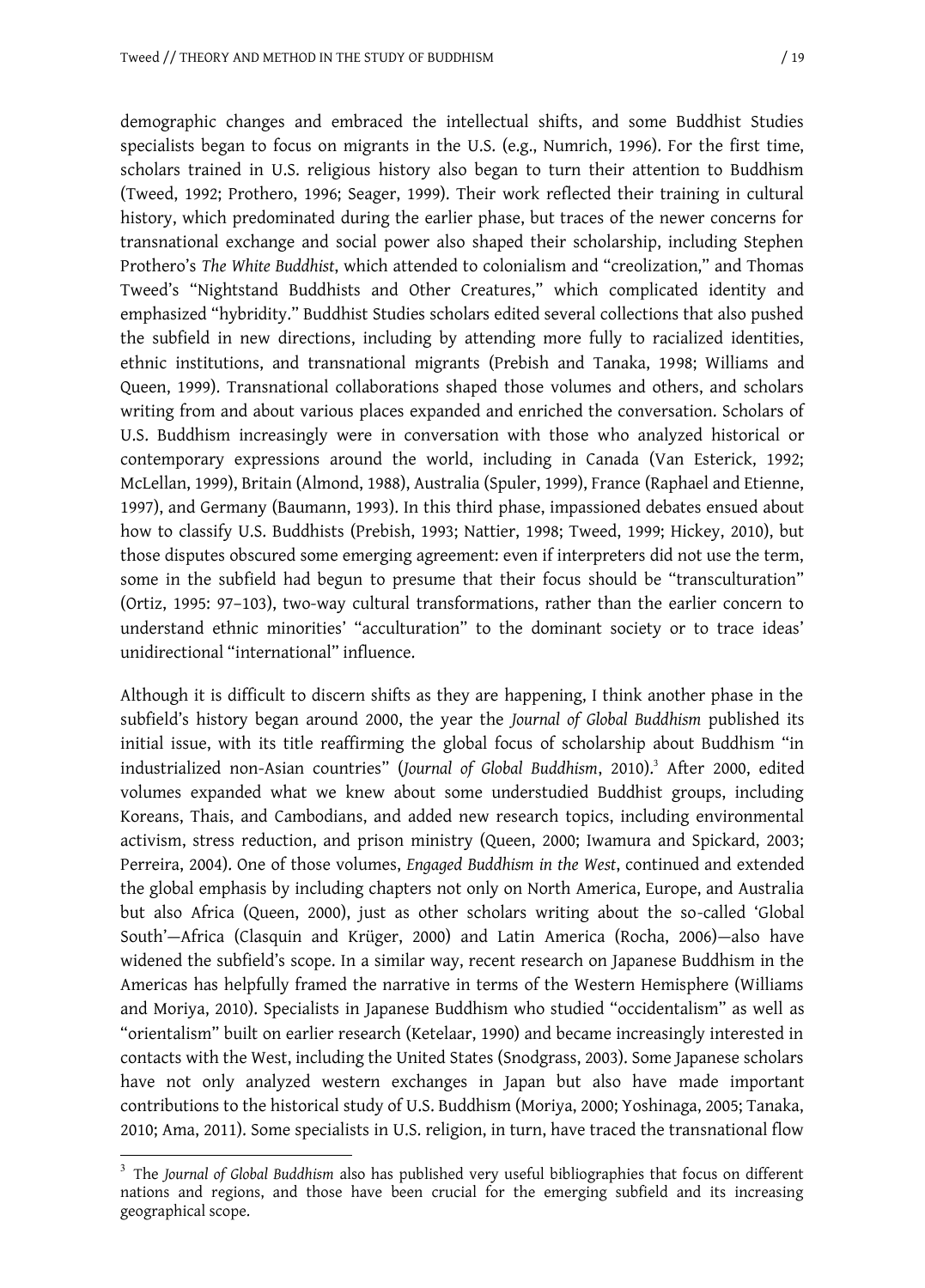of practices back and forth across the Pacific (e.g., Seager, 2006; Wilson, 2009). Interpreters trained in religion and in sociology also have devoted more attention to transnational migrants in the U.S. (e.g., Chandler, 2004; Cadge, 2005; Chen, 2008). Wanting to acknowledge both the importance of global connections and the persistence of local variations, hoping to attend to negotiations for power while not erasing individual agency or overlooking quests for meaning, these scholars' concerns—including attention to geographical variations, two-way exchanges, gendered practices, racialized representations, and new media—have been transforming the subfield since 2000.

This emerging scholarship also has its unstated assumptions, however, and as far as I can tell no fully adequate theoretical or methodological framework has emerged. I do not mean to suggest that a single theory or method is necessary, or even helpful: a subfield thrives by its differences and debates as much as by its shared views about what to study and how to study it. May many flowers bloom in the field! My point is just this: most prevailing interpretive models, which are borrowed from scholars not trained in religious studies, remain indifferent or hostile to religious practice, as with many poststructuralist and postcolonial frameworks, or specialists draw on models from religious studies that commit the interpreter to a static and bounded notion of culture that offers little aid to those who want to study the dynamics of religious practice in the era of global flows. Further, whether the guiding models are derived from religious studies or not, the models' moral implications are not always examined. The emergent concerns of the subfield, in other words, are not well served by the available theories of religion and the usual methodological prescriptions. To address that problem, in this essay I propose one possible framework for the 'translocative'—not international, transnational, or global—study of Buddhism. I identify some advantages of my theory of religion, which emphasizes movement, position, and relation and note how it harmonizes with Buddhist commitments and provides tools for the study of that tradition. Next, systematizing the theory's methodological principles, I propose five axioms for the translocative analysis of Buddhism in the contemporary world and in global history. Finally, I conclude by considering the theory's moral implications, since theoretical models and interpretive categories always enact particular values.

# **Religion as Crossing and Dwelling**

Although I continued my research on transnational Asian migrants and the circulation of Buddhist practices as I was writing my theory of religion, that theory emerged most directly from my study of a Cuban Catholic shrine. The Cuban exiles I met in Miami during five years of fieldwork at the Shrine of Our Lady of Charity, which honors the national patroness of Cuba, seemed preoccupied with where they were and where they used to be. They wept as they told me about their former lives on the island, and they grinned as they imagined their return from exile. As I argued in the ethnography I wrote about the shrine (Tweed, 1997b), for them religion was *translocative*, a term I coined to make sense of what I found during fieldwork: religious rituals, stories, metaphors, institutions, and artifacts propelled them back and forth between the homeland and the new land.

Standing at the Shrine of Our Lady of Charity—and at the annual feast day rosary and mass in a downtown Miami stadium—I began to formulate my theory of religion (Tweed, 2006). It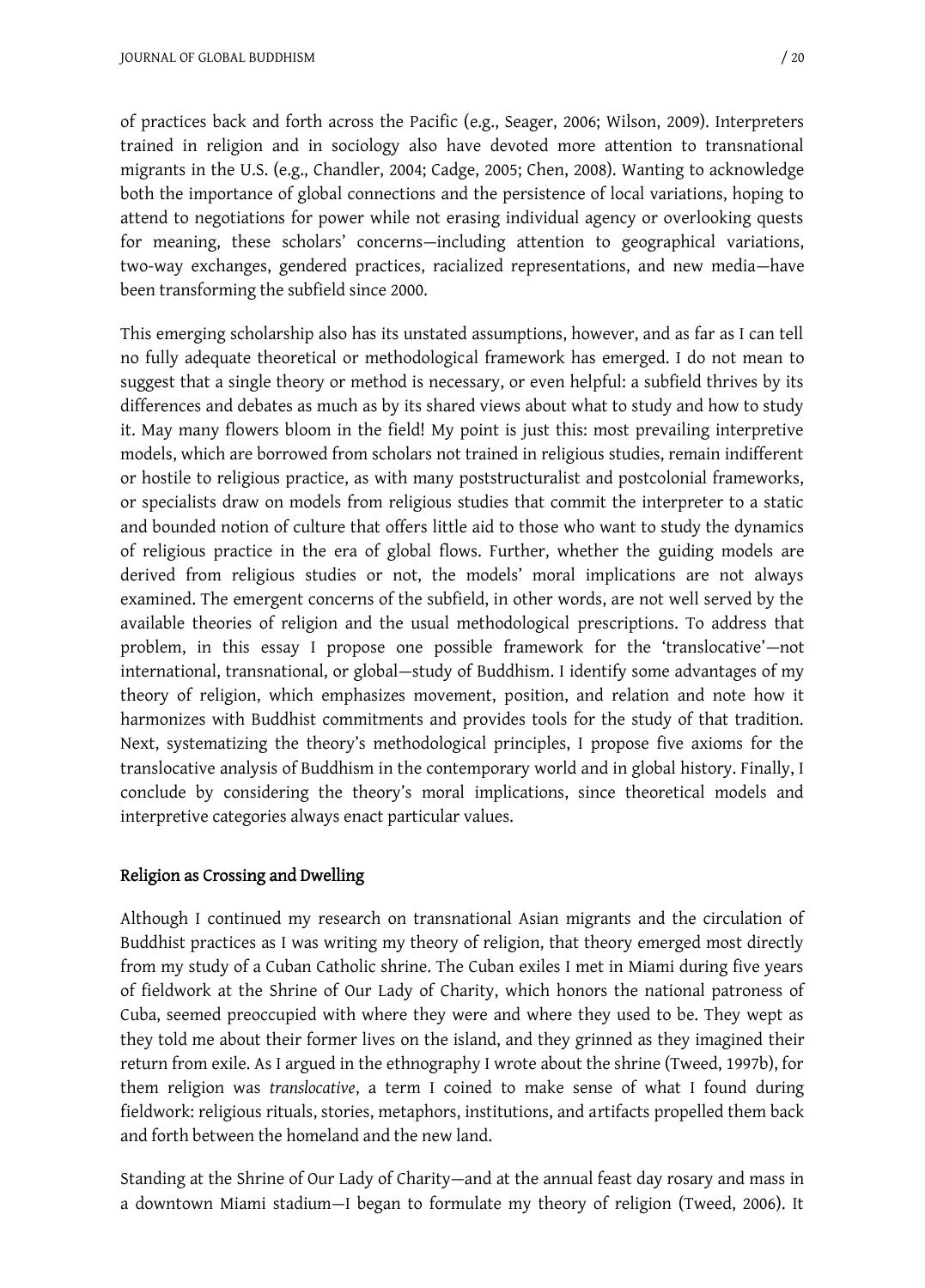emerged as I tried to articulate what I found lacking in other theories. To make sense of the practices of those transnational migrants—as well as the circulation of Buddhist migrants, ideas, artifacts, and institutions—I needed a different theory, a self-consciously positioned sighting that highlighted movement and relation. I cannot lay out that theory here, but let me give my definition of religion and explain a few of its most important commitments.

As I understand them, "*religions are confluences of organic-cultural flows that intensify joy and confront suffering by drawing on human and surpahuman forces to make home and cross boundaries*" (Tweed, 2006: 54). This definition draws on aquatic metaphors in order to emphasize movement, avoid essentialism, and acknowledge contact. Each religion, then, is a flowing together of currents—some institutionally enforced as "orthodox"—traversing channels, where other religions, other transverse confluences, also cross, thereby creating new spiritual streams. Religions cannot be reduced to economic forces, social relations, or political interests, but they always emerge from the swirl of transfluvial currents, as both religious and non-religious streams propel religious flows. These flows are also "organic-cultural," in my view, so I invoke the hyphen to suggest that both natural forces and cultural processes are at work in religion: we can talk about constraining organic channels and shifting cultural currents. So religions are processes in which social institutions (the state, the temple, and the family) bridge biological constraints and cultural mediations to produce reference frames that yield a variety of representations (rituals, artifacts, and narratives) that draw on suprahuman agents (gods, buddhas, or bodhisattvas) and imagine an ultimate horizon of human life (Amida Buddha's Pure Land or the Kingdom of God). It is this appeal to suprahuman forces and an ultimate horizon that distinguishes religion from non-religion, in my view, though it can be useful to classify practices and artifacts on a continuum that allows us to acknowledge that some cases—for example, Mindfulness-Based Stress Reduction Programs in medical centers and Buddhist-inspired paintings in art museums—might fall between the imagined poles of the fully secular and the fully religious.

All this helps us understand what religion *is*—and even how we might identify quasi-religious practices—but how does religion *function*? I suggest, first, that religion "intensifies joy and confronts suffering." Religions involve emotion as well as cognition. They not only interpret and ease suffering—disease, disaster, dislocation, and death—but also provide ways for humans to imagine and enhance the joys derived from encounters with the natural world, including comets and rainbows, and transitions in the lifespan, including childbirth and marriage. Religions provide that idiom and transmit those practices. Religions, in other words, are about enhancing the wonder as much as wondering about evil (Tweed 2006, 69–73).

Second, shifting to spatial metaphors, I suggest that religions "make homes and cross boundaries" (Tweed 2006, 73–77). Religions are about finding one's place (dwelling) and moving across space (crossing). As dwelling, religions are spatial practices that orient humans in time and space, situating devotees in four *chronotopes*, or time-spaces: the body, the home, the homeland, and the cosmos. They function, I suggest, as watch and compass. But religions make sense of the nomadic as well as the sedentary in human life and involve another spatial practice—crossing. Religions enable and constrain corporeal, terrestrial, and cosmic crossings. They mark and traverse the boundaries of not only the natural terrain, as in pilgrimages and missions, and the limits of embodied life, including illness and death, but they also chart and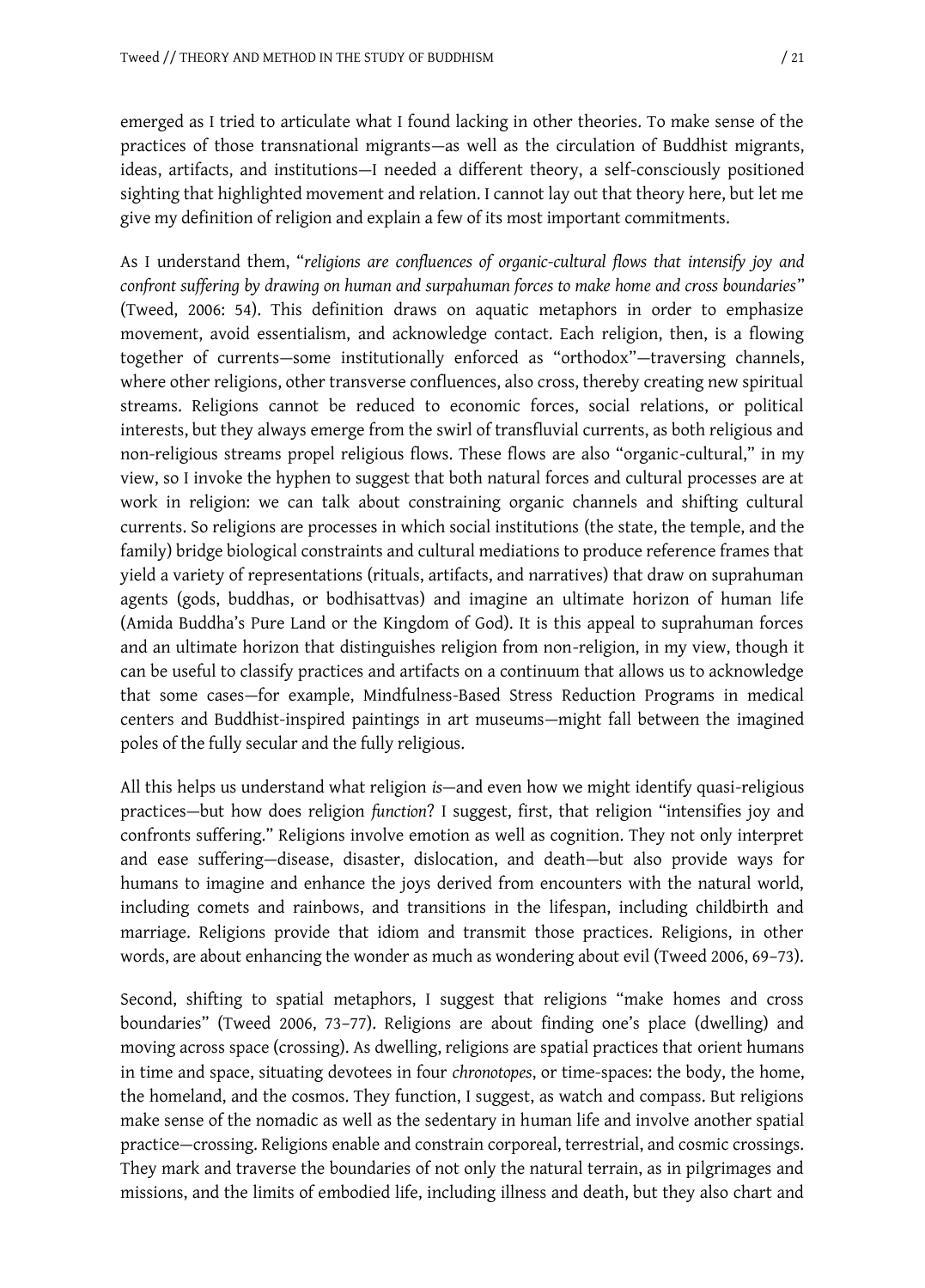cross the ultimate horizon, whether that final crossing is imagined as transport or transformation, as ascending to heaven or attaining enlightenment.

#### **The Theory's Buddhist Parallels and Methodological Implications**

Some readers have interpreted *Crossing and Dwelling* as providing a *Catholic* theory of religion or as primarily reflecting on religion in *modernity*. It is true that I hoped to make sense of the most prominent conditions of late modernity—including migration, pluralism, and the time-space compression produced by advances in technology, like computers and jet planes. So I noted that religion is always mediated by communication and transportation technology, and I emphasized both the movement of peoples and the confluence of traditions. Readers celebrating the theory's Catholic parallels also have a point. They have welcomed my de-emphasis of the creedal as they simultaneously criticize the ways that Protestant assumptions—especially assumptions about the centrality of beliefs—have shaped most modern Western thinking about religion. Those readers are right to note that the theory arose most directly from my immersion at a Catholic site, and I hope that my highlighting of artifacts, institutions, and rituals provides theoretical resources for making sense of devotional life in late modernity.

Yet even if I was in conversation with those studying both Catholicism and modernity, I also think it might help to note the theory's Buddhist parallels. Those who have understood themselves as 'Buddhists' have varied widely from period to period and from place to place. The more you attend to differences in practice, the more you sense that it is not easy to identify what, if anything, they have shared. We can have some sympathy, then, with the early Western interpreters who, until the middle of the nineteenth century, could not imagine that the Buddhist traditions in, for example, Burma, Japan, and Tibet claimed the same founder and a common history. I recall a recent conversation with a Buddhist Studies scholar on that topic, and we concluded that the most we could say was that 'Buddhists' are those who have taken refuge in the Buddha, the *dharma*, and the *sangha*—however they understood that classic formulation. You might have your own sense of the nature and extent of Buddhist commonality. In any case, I think it is fair to say, most Buddhist philosophical schools also have accepted the claim that there are three characteristics of the phenomenal world, the world we all live in: suffering (*duhka*), no-self (*anātman*), and impermanence (*anitya*) (Anderson, 2004).<sup>4</sup>

And all three themes find a place in my theory, either explicitly or implicitly. The most obvious trace of Buddhist influence is my definition's emphasis on the first of these characteristics: religions, I proposed, "confront suffering." However, the other two doctrines—no-self and impermanence—are as important. Impermanence means that all things, including the self and the world, change. They change over time and are affected by—even brought into existence by—other things. The Buddhist idea of *anātman* or no-self

<sup>&</sup>lt;sup>4</sup> There is an enormous scholarly literature about these three concepts, of course. I cite Anderson's entry on *anitya* [impermanence] because she mentions the "three characteristics of the phenomenal world," and that entry might be a place to start for those (including specialists in U.S. religion) who are unfamiliar with the scholarship. Entries in that reference work on *anātman* (no-self) and *pratītyasamutpāda* (dependent origination) also might be helpful.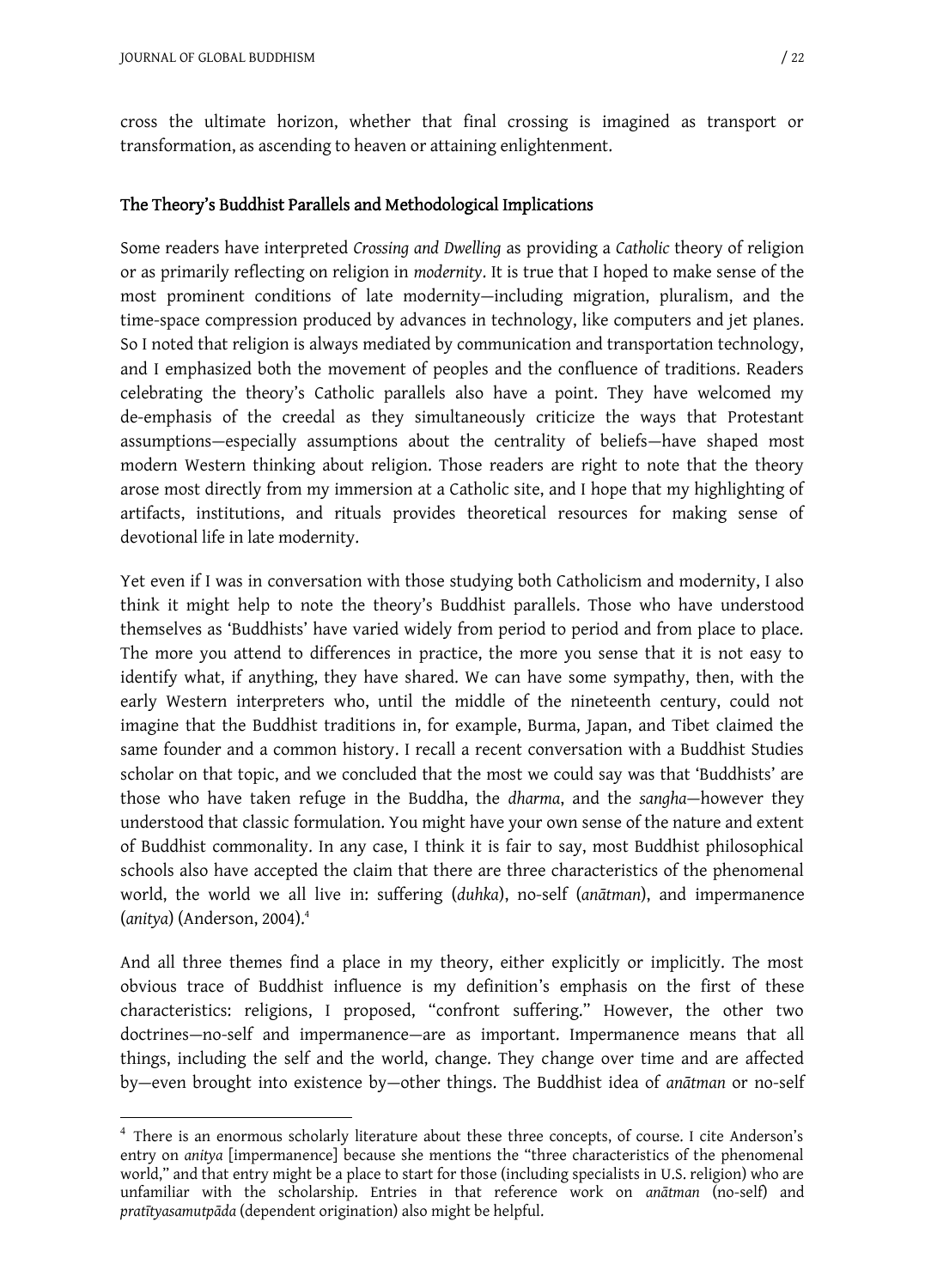also affirms the processive and relational character of beings and objects. There is no substantial and enduring stuff. Humans are no more—or less—than constitutive elements flowing together: body, sensation, perception, habit, and consciousness. All persons and things are in a state of flux, and all are interdependent, conditioned by other things. In *Crossing and Dwelling*, I noted the intellectual resources for reimagining religion in motion and in relation, by employing metaphors from the natural sciences (like physics and hydrodynamics), and by incorporating the insights of Western thinkers (like Heraclitus and Alfred North Whitehead). But I also acknowledged the usefulness of Buddhist ideas of impermanence, no-self, and dependent co-origination (Tweed, 2006: 56–60). I even self-consciously used Buddhist terminology when trying to address some vexing problems facing any theory of religion. For example, how do we understand the relation between religion, politics, society, and economy? My solution was to emphasize the "mutual intercausality" of these forces, while also acknowledging the ways that the cultural, in turn, emerges in relation to the biological (Tweed, 2006: 60).

So I am happy to acknowledge the Buddhist influences, but what are the theory's *methodological* implications? What might it tell us about how to study the historical and contemporary expressions of Buddhism? All theories, I proposed, have blind spots (Tweed, 2006: 14–15, 171–177). All schemes illumine some things while they obscure others. This theory, with its Buddhist-like emphasis on flux and inter-relation, proposes a different understanding of a religious 'tradition' and, more specifically, offers a different perspective on the history and geography of Buddhism. In 1951, Edward Conze, the British-born translator of Buddhist texts, published a popular interpretation entitled *Buddhism: Its Essence and Development*, and that volume had many strengths. But in terms of the role-specific obligation of scholars, it is not helpful to talk about Buddhism—or any tradition—as having an "essence," an unchanging core of teachings or practices. As I noted, turning to aquatic metaphors, every tradition, including Buddhism, is a flowing together of currents (Tweed, 2006: 60). There is no pure substratum, no static and independent core called 'Buddhism'—in the founder's day or in later generations. What we have come to call 'Buddhism' was always becoming, being made and remade over and over again in contact and exchange, as it was carried along in the flow of things. Buddhist leaders have the right—even the role-specific obligation—to determine what constitutes 'authentic' Buddhism, but scholars—and Buddhist practitioners when they contribute to academic conversations—have another duty, I suggest: to follow the flows wherever they lead. To study the historical or contemporary expressions of Buddhism is to trace the flow of people, rituals, artifacts, beliefs, and institutions across spatial and temporal boundaries.

We should not overlook the ways that Buddhism orients devotees in time and space, situates them in the body, the home, the homeland, and the cosmos. In short, we should remember that religion is also about *dwelling* (Tweed, 2006: 80–121). But this emphasis on *crossing*—this effort to reimagine the Buddhist 'tradition' as a confluence of streams—illumines some things, including many of the topics addressed by specialists in this subfield. Some scholars of global Buddhism already have used my theory, for example to study the relocation of Lao migrants to Canada (White, 2010) and the transmission of a ritual from Japan to the U.S. (Wilson, 2009). I think it might have other uses. It helps to interpret the mixing of religious traditions. The emergence of Jewish-Buddhists makes more sense if we take a theoretical perspective that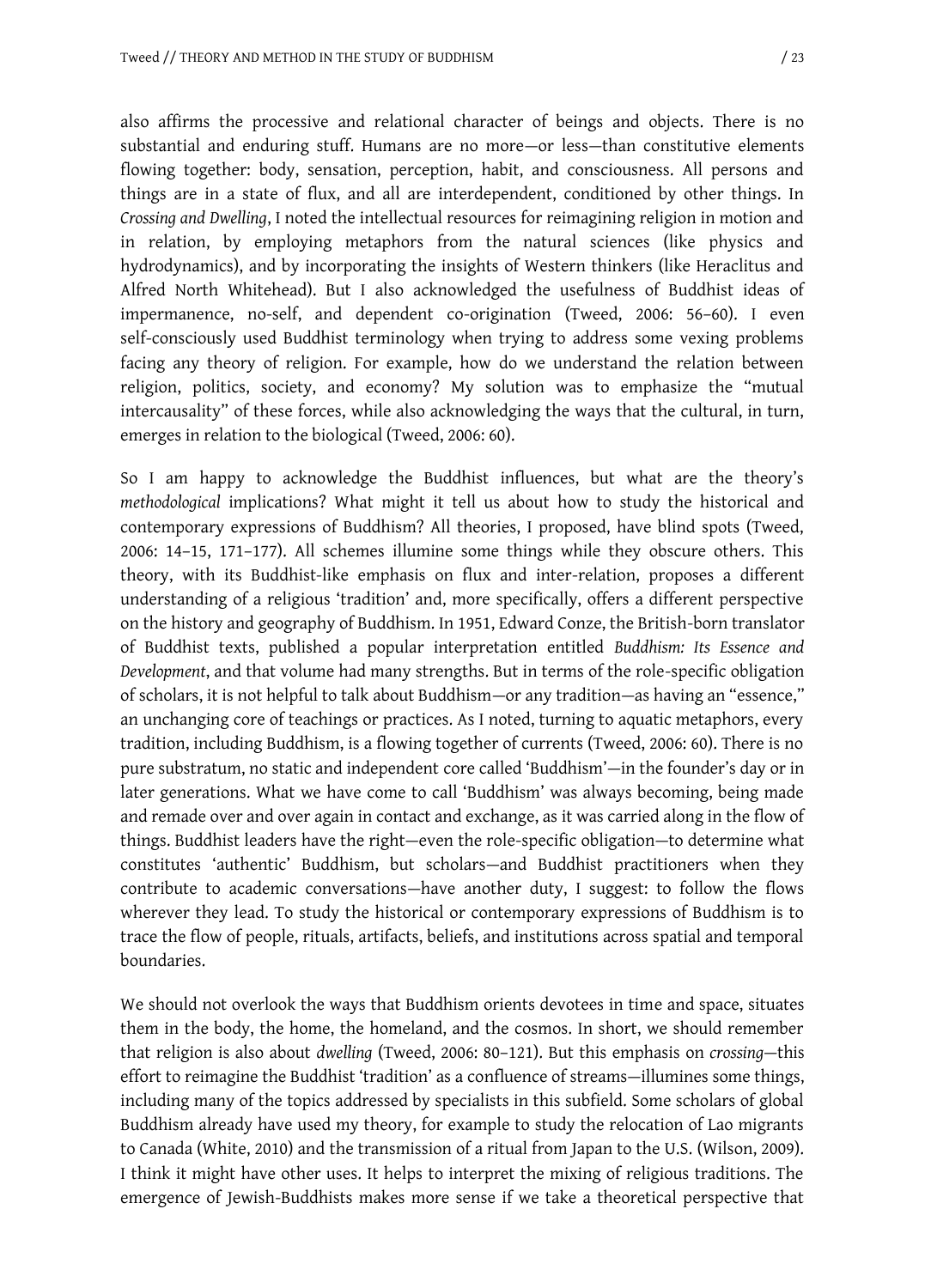highlights movement and relation, so does the contact and exchange evident in regional expressions of Buddhism. And if we keep in mind the ways that communication and transportation technology mediates religion in late modernity, Buddhist Blogs and social networking sites in virtual space seem to be yet another compelling example of crossing. Perhaps we will find that my theory of religion obscures some things we want to study—again, blind spots always remain—but to give you a better sense of what I am suggesting, let me summarize two of my recent attempts to apply this approach and then systematize my methodological proposals by offering five axioms or guidelines for the study of Buddhism.

### **Two Case Studies: Flows in the Atlantic and Pacific Worlds**

In an article-length study (Tweed, 2005), I began with a simple question (the approach I advocate starts small and gets big). I asked: how did Suzuki Daisetsu Teitarô (aka D.T. Suzuki), the twentieth-century Japanese popularizer of Buddhism, come to be influenced by the thought of Immanuel Swedenborg (1688–1772), the eighteenth-century Swedish mystic? I will not repeat my findings here—or those of the Japanese scholar, Yoshinaga Shin'ichi (2005), with whom I have collaborated—since my article, "American Occultism and Japanese Buddhism," (2005) is available, but I just want to note that the process of research, which I called 'translocative analysis,' led me to trace the flow of ideas, people, and objects across Asia, North America, and Europe.

In the same way, a forthcoming piece asks a question that begins on the other side of the Pacific but opens out to global flows (Tweed, 2011): how has Buddhism influenced the post-1945 United States, especially but not only American visual artists? How, I wondered, did U.S. artists, especially painters like Jasper Johns and video artists like Bill Viola, come to make art the way they did? That essay makes a larger point about the tradition's influence and then focuses on the visual arts. In a process of *transcultural collage*, I proposed, some American artists between the 1940s and the 1960s assembled other kinds of found objects—Dadaism, Japanese aesthetics, and 'Suzuki Zen'—to create new art forms that valued spontaneity and irreverence, experimented with line, color, and space, and emphasized the vernacular glance and the meditative gaze.

These are just two examples of what I have in mind. In both studies, I tried to follow the flows and begin to work out the methodological implications of my theory of religion. But what I have in mind still might not be clear, so let me try to say more about the 'translocative analysis' I propose by suggesting a few specific methodological guidelines, five axioms for the study of Buddhism in the contemporary world and in global history.

# **Axioms for the Translocative Study of Buddhism**

1. *Follow the Flows*. Religions are spatial processes that involve settling in and moving across, and in the study of Buddhism we should attend to the kinetics of both itinerancy and homemaking. This means noticing, on the one hand, that even things that seem static, like landscapes and temples, are always changing. It means, in other words, putting landscape in motion. We do this by excavating the layers of human migration and settlement—and noticing all the traces left on the terrain, from the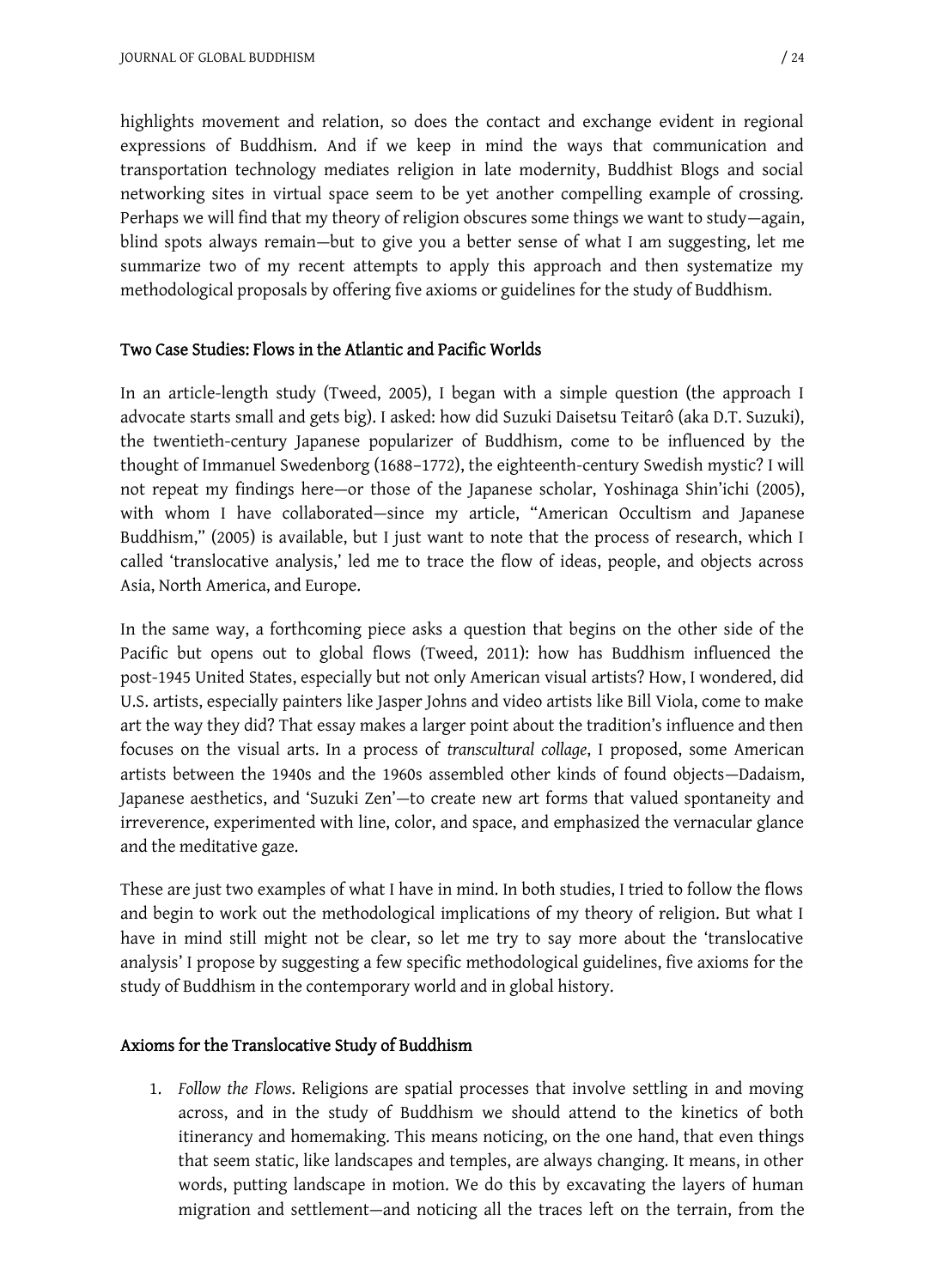so-called natural world to the built environment. It also means, this axiom suggests, that we follow the flows of people, artifacts, institutions, and practices that have transformed indifferent space into familiar place.

- 2. *Notice All the Figures Crossing.* To follow the flows and provide the richest representation of a practice or a site, we need to creatively use a variety of sources to try to recover all those who have had a presence, ordinary devotees as well as religious leaders, women as well as men, and (we need much more research on this) children as well as adults. Notice all those who are present—while also noticing those who, for one reason or another, are absent. Ask: Who is there? Who is not there? And, as with Buddhism's critics, who is present only as an incorporeal presence, as the other who haunts the landscape?
- 3. *Attend to All The Senses and All Religion's Components*: The humans crossing the water or the landscape are embodied beings, and religions are multi-sensorial spatial practices. Humans mark boundaries and cross them by appealing to all the senses—sight, smell, taste, touch, and hearing—and by using all religion's components—stories, moral codes, artifacts, architecture, and rituals. For example, we might focus on an ordinary artifact, a single stick of incense (tracing its production, circulation, and use) and then inquire about a sense that scholars of Buddhism have underemphasized—smell.<sup>5</sup>
- 4. *Consider Varying Scales*. If we follow the flows wherever they lead—and that is easier said than done—we often will find that we need to extend our study's temporal span and expand its geographical scope. The traces might be very recent or quite ancient, and we should expand and contract the historical frame of our study accordingly. In turn, if we follow the flows, the geographical scope of our analysis will sometimes be larger and sometimes smaller than the nation-state. We should not assume the nation as the default level of analysis, but instead move agilely across varying scales, from neural pathways to global trade routes, from the local to the transregional, or wherever the movements we are tracing take us. So we might reframe the study of Buddhism and not only think about Buddhism in North America, Latin America, Europe, Africa, Australia, or 'the West.' New angles of vision might open up if we situate what we study, the Buddhist flows we are following, in the Atlantic World, the Indo-Pacific World, the Western Hemisphere, or the Global South.
- 5. *Notice How Flows Start, Stop, and Shift*. Religions, as I understand them, negotiate power as well as make meaning, and the kinetics of dwelling and crossing are always mediated not only by transportation and communication technology but also by institutional structures. All space is striated, marked by the traces of social power wielded by institutions and their legal and moral codes. In the same way, there are no unimpeded flows. The flows—of people, things, and practices—are propelled,

<sup>&</sup>lt;sup>5</sup> Here I mention five senses, but most Buddhist schools have counted one more sense field (*āyatana*)—mind is added to eye, ear, nose, tongue, and body. Some epistemologies include the six corresponding objects of cognition as well and list six types of consciousness (visual, auditory, olfactory, gustatory, tactile, and mental). In any case, my point here is simple: scholars should consider multi-sensorial encounters with the world, however we count the sense organs or imagine the perceptual system.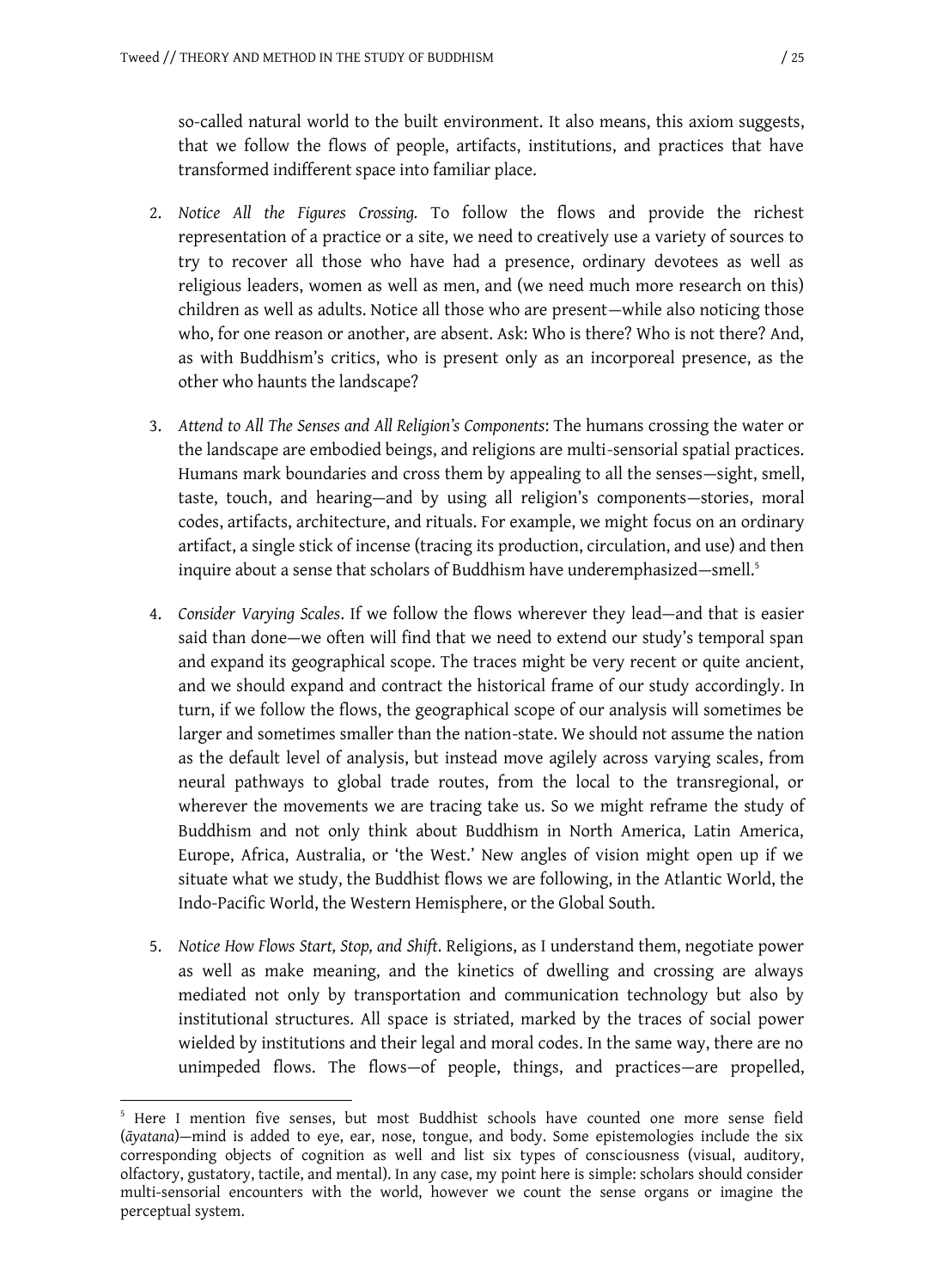compelled, and blocked, directed this way and that, by institutions. Extending the aquatic metaphor to explain how institutional power—as well as individual agency—is at work, we might say that institutions channel and regulate religious flows, functioning like a dam.<sup>6</sup> In those sorts of hydrodynamic engineering systems, walled structures divert the water's direction and 'control valves' modulate its rate of flow. A large organization—a legal system or a corporation—usually constructs and maintains the dam, yet that collectivity also authorizes a particular person, who is subject to transmitted codes that constrain individual choice, to turn the valve and control the flow. Similar processes are at work, I suggest, as social institutions, including nation-states, divert and modulate religions' organic-cultural flows. It is important for scholars of Buddhism to notice this—and, so, to attend to the ways that power is enacted and not only the ways that meaning is made. For example, we know something—but not enough—about the reception of the racist U.S. immigration act of 1924 in Japan (Stalker, 2006) and some scholars have studied the impact of President Roosevelt's 1942 executive order mandating internment camps for Americans of Japanese descent (Williams, 2002). But in which *other* ways have legal codes and institutional structures—within U.S. boundaries or beyond them— compelled and constrained Buddhists' crossings?

### **Moral Implications: Toward A Kinetic And Relational Ethic**

This fifth axiom, which concerns power, raises other issues about right and wrong—about scholarly obligations, individual morality, and public policy. And I want to conclude by briefly pondering the moral implications of my theory of religion and the methodological approach that emerges from it. As one philosopher put it, fact and value are "entangled" (Putnam, 2002: 28–45). To restate the point using my aquatic metaphors, we might talk about the 'transfluence of fact and value.' All of us who study Buddhism enact epistemic values (like coherence and clarity) and moral values (like fairness and inclusiveness) when we prefer one interpretation to another. In one piece (Tweed, 2009), I started to think about the moral implications of my theory, noting how it highlights the virtue of humility and how another virtue, reciprocal generosity, might provide a basis for civic engagement.

I now want to identify other moral values that emerge from the perspective I have proposed. Before I do that I feel compelled to acknowledge that, as I consider scholarship's moral

 $6$  For this clarification and expansion of my theory, I am indebted to many readers and audiences in the United States, Canada, Japan, and Europe. A number of commentators in conference sessions and university symposia suggested that I reconsider institutional power (especially Bruce Lawrence, Kim Knott, and Manuel Vasquez), so did faculty members and graduate students I met during lectures or conferences in London, Turku, and Tromsø. It was during another conference session in Atlanta dedicated to the theory's implications for scholars of the history of Christianity that Marie Marquardt (2010: 13) suggested that "the religious institutions that shape religious flows look more to me like retaining walls, levies, and dams that divert flows, and that create great pools of stagnant water." A scholar in the audience, Michael Ostling, then added a related suggestion: that I consider "the analogy of valves or filters." He followed up with a helpful note: Michael Osling, 15 Nov. 2010, electronic mail to the author. I learned more in a video discussion about my theory with graduate students enrolled in a seminar taught by Michel Desjardins at Wilfrid Laurier University in Waterloo. With these helpful suggestions in hand, I then researched how dams and valves actually work, and I draw on that information in my analysis here.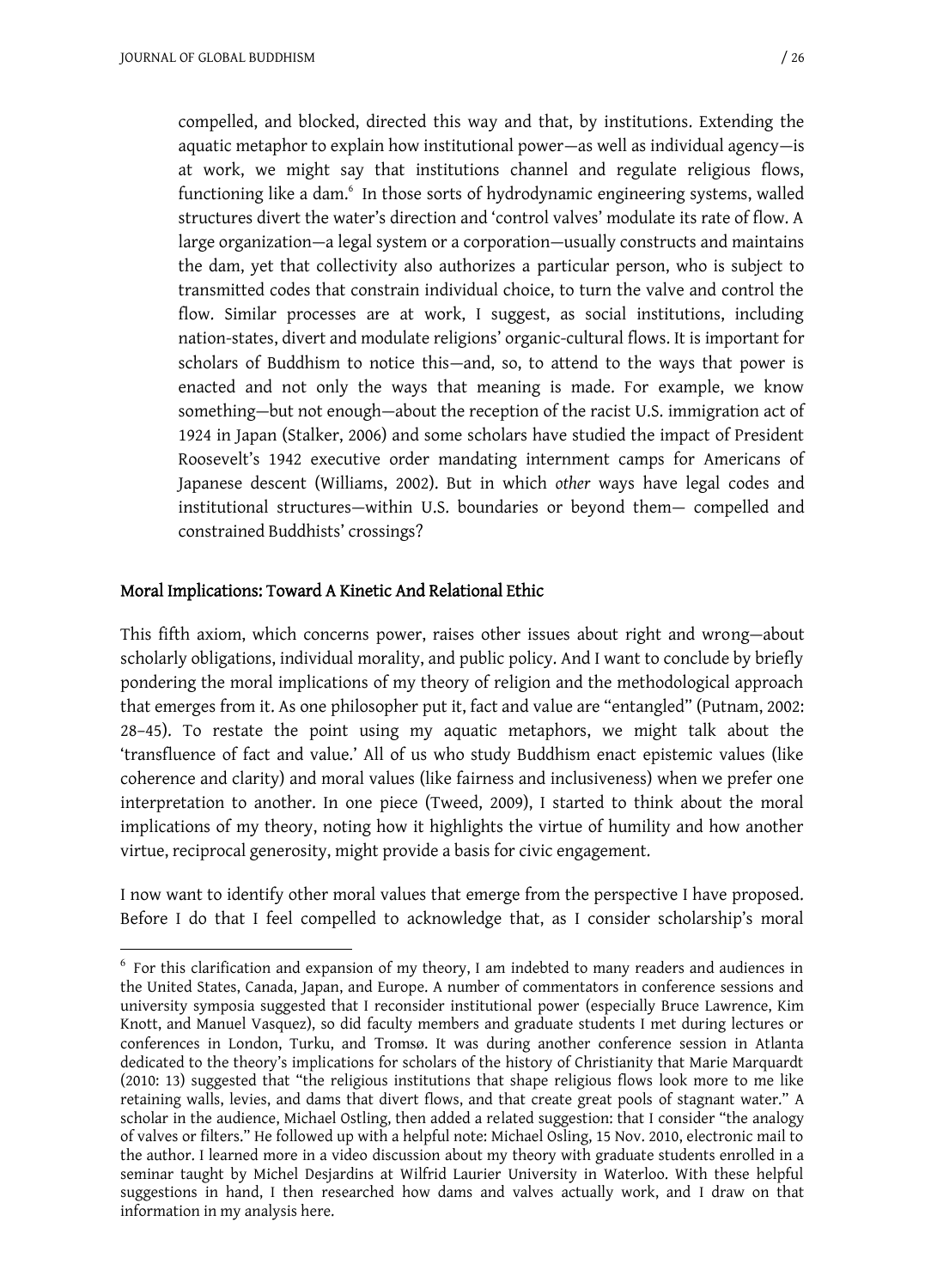implications, I am recalling an unpayable debt to a Jodo Shinshu practitioner and member of the Buddhist Churches of America, Nagatomi Masatoshi (1926–2000), a professor of Buddhist Studies at Harvard. While I was researching my dissertation during the 1980s, I consulted with Professor Nagatomi, and, although I never told him this, it was a story he had recounted in 1980 that originally set me on my career path—and that has haunted me ever since. I have never mentioned this publicly before. It was Professor Nagatomi's story to tell, and I have forgotten some of the details, so I will not dishonor him or his memories by attempting to report it in full. Let me relay only its outlines and its impact. While his parents were interned at Manzanar and he was in Japan studying during World War II, the nineteen-year-old Nagatomi was riding on a train. In the distance, suddenly he and his fellow passengers eyed a mushroom cloud on the horizon, the billowing traces of the atomic bomb. A white Christian missionary nearby, the Harvard professor recalled decades later, announced to the Japanese passengers that the bomb was God's just condemnation of the 'heathen.' I was stunned by that heartbreaking story, my eyes filling with tears. That was the moment I decided to go on for a Ph.D. in religion. Even though I have no idea what Professor Nagatomi thought about my subsequent Buddhist research—or what he might have thought about my theorizing— I am grateful to have a chance to consider the ways that research has its moral sources and effects.

So what are the moral and political implications of my theoretical perspective? To put it negatively, my understanding of theory and method challenges alternatives that privilege stasis, homogeneity, and purity. To put it more positively, my kinetic and relational account values movement, manyness, and mixing.<sup>7</sup> That, in turn, has implications not only for imagining scholarly obligations and personal morality but also for assessing public policy. Those who have thought about Buddhists, including about Asian Buddhist migrants in the nineteenth and twentieth centuries, often have presupposed that stasis is the norm. People, they have presumed, are supposed to be stationary. But both the peopling of the Western Hemisphere, which began with migrants crossing from Asia 15,000 years ago, and the theory of religion I favor, suggest instead that movement is the norm. In turn, we need to revalue the migrant and challenge any immigration policy that obscures our shared history of crossing.

In a similar way, it seems wrong to assume that homogeneity, or uniformity, has been the norm in human history or in Buddhist life. In many times and places, leaders of villages, cities, nations, and empires have imagined the dominant tradition as the only tradition. But the more we follow the flows the more we recover the full complexity of ways of being Buddhist—as well as the many ways of being American or Brazilian, Japanese or South African. We have historical grounds and theoretical resources for challenging any nationalist public policy or intolerant institutional mandate that coerces or condemns, or does violence to those who dissent.

Sometimes those who have advocated violence—or prescribed coercive legal and religious codes—have defended their actions by celebrating the 'purity' of their lineage and condemning the impurity of others. But in both heritage and religion mixing has been the norm. There is no pure spiritual origin, in my theory, and there's no pure race. There's only ceaseless contact and exchange. Creolization in language, culture, and religion is the *usual*

 $<sup>7</sup>$  I borrow the word "manyness" from Catherine L. Albanese, who has used it as a synonym for</sup> diversity. I use it here for obvious reasons—to preserve the alliteration.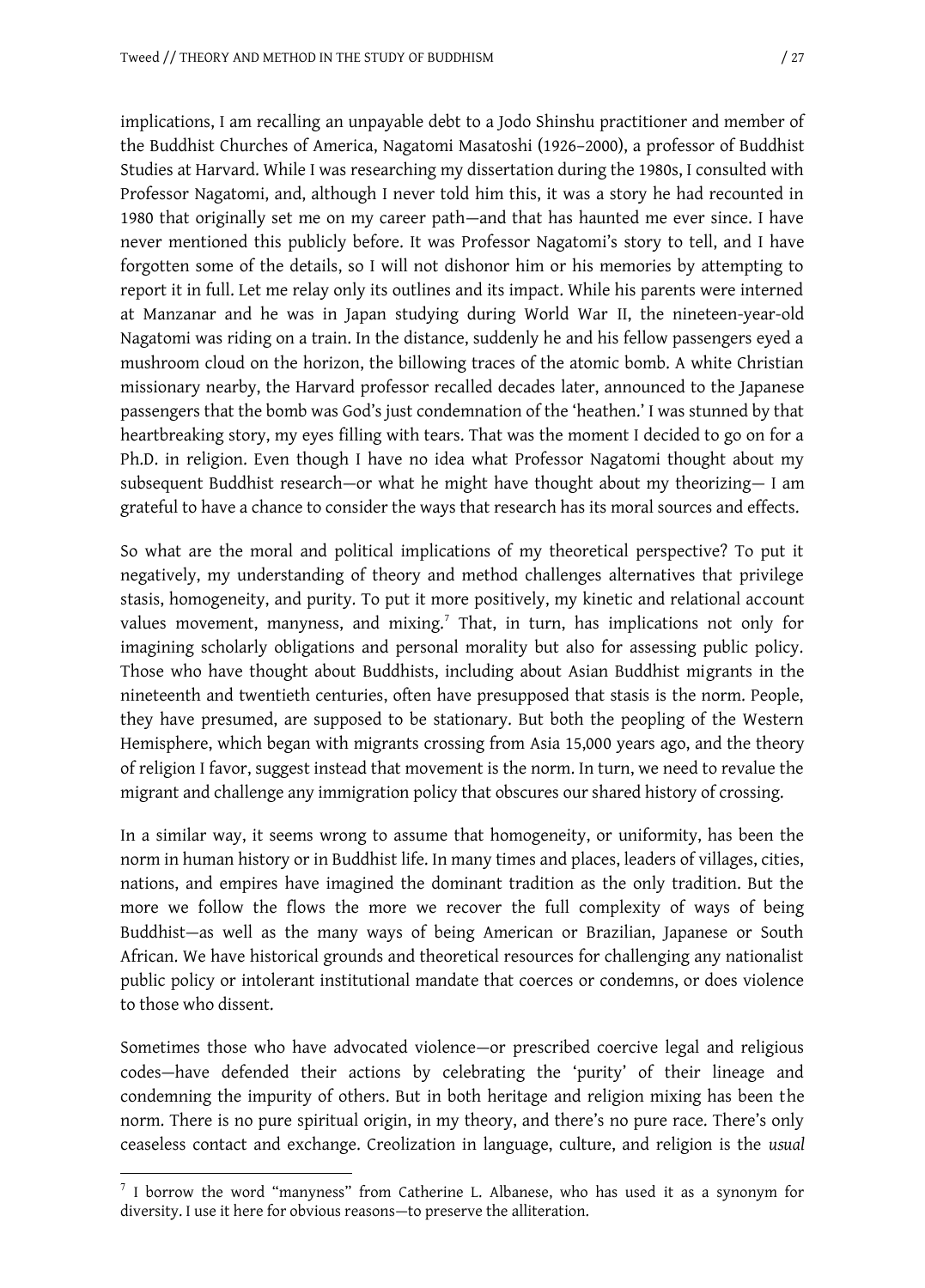way of things. Any personal stance or public policy that rests on an imagined 'purity' is both morally dangerous and historically unfounded. Because all things are interdependent and in flux, my Buddhist-inflected theory and method suggests, we should value movement, manyness, and mixing.

And if you are not ready to celebrate 'translocative analysis' and adopt my theoretical framework and its guiding categories, I hope we still can agree that all of us who study Buddhism after the heightened attention to asymmetrical power relations and circulating transregional flows cannot find a stable place on shore, a vantage beyond the flows we study. We can only aim to be as self-conscious as possible, scrutinizing our framework's methodological guidelines and moral implications. So recognizing the transfluence of fact and value and the mutual intercausality of all things—including our own scholarship—perhaps we should just lay back, point our toes, look skyward, and let the swirl of the cultural currents we study toss us this way and that. Let the fullness of the Buddhist tradition, in all its meanderings, wash over us, as we examine methodological assumptions and moral commitments, as we follow the flows that carry all of us along.

### **References cited**

Ahlstrom, Sydney E., 1962. *The American Encounter with World Religions*. Beloit, Wisconsin: Beloit College.

Almond, Philip C., 1988. *The British Discovery of Buddhism*. Cambridge: Cambridge University Press.

Ama, Michihiro, 2011. *Immigrants to the Pure Land: The Modernization, Acculturation, and Globalization of Shin Buddhism*. Honolulu: University of Hawai'i Press.

Anderson, Carol S., "*Anitya* [Impermanence]." 2004. In *Encyclopedia of Buddhism*. 2 vols. Ed. Robert E. Buswell, Jr. New York: Thompson-Gale, 1, pp. 23–24.

Armitage, David, 2007. "The Elephant and the Whale: Empires of Land and Sea." *Journal for Maritime Research* (July), pp. 1–13.

Baumann, Martin, 1993. *Deutsche Buddhisten: Geschichte und Gemeinshaften*. Marburg: Diagonal-Verlag.

\_\_\_\_\_\_\_, 1997. "The Dharma Has Come West: A Survey of Recent Studies and Sources." *Journal of Buddhist Ethics* 4, pp. 194–211.

Buddhist Churches of America, 1974. *Buddhist Churches of America: Seventy-Five Year History, 1899–1974*. 2 vols. Chicago: Nobart.

Cadge, Wendy, 2005. *Heartwood: The First Generation of Theravada Buddhism in America*. Chicago: University of Chicago Press.

Chandler, Stuart, 2004. *Establishing a Pure Land on Earth: The Foguang Buddhist Perspective on Modernization and Globalization*. Honolulu: University of Hawai'i Press.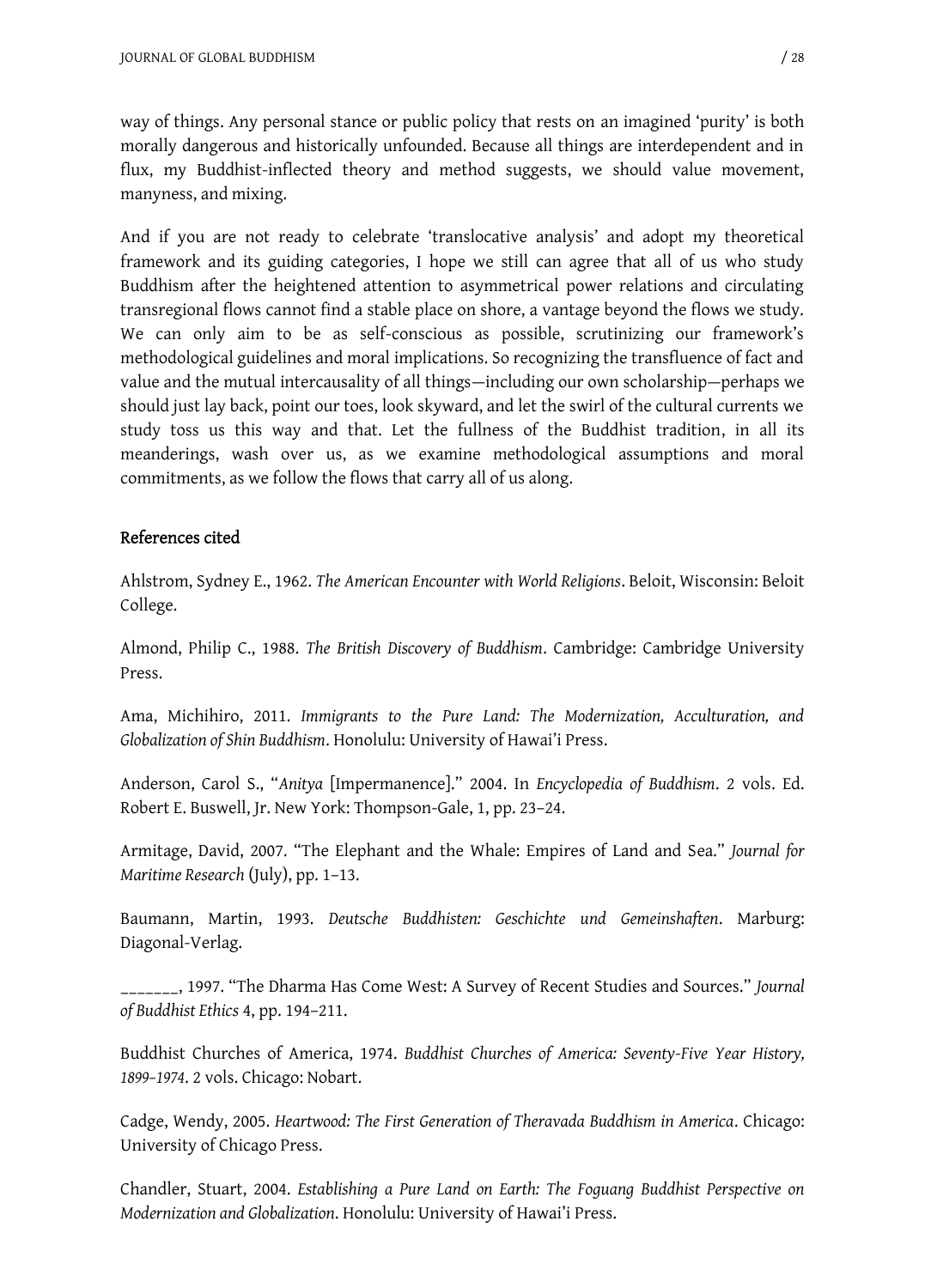Chen, Carolyn, 2008. *Getting Saved in America: Taiwanese Immigration and Religious Experience*. Princeton, N.J.: Princeton University Press.

Chisolm, Lawrence, 1963. *Fenollosa: The Far East and American Culture*. New Haven: Yale University Press.

Clarke, J. J., 1997. *Oriental Enlightenment: The Encounter between Asian and Western Thought*. London and New York: Routledge.

Clasquin, Michel and J.S. Krüger, eds., 2000. *Buddhism and Africa*. Pretoria: Unisa.

Conze, Edward, 1951. *Buddhism: Its Essence and Development*. New York: Philosophical Library.

Ellwood, Robert, 1979. *Alternative Altars: Unconventional and Eastern Spirituality in America*. Chicago: University of Chicago Press.

Fields, Rick, 1986. *How the Swans Came to the Lake: A Narrative History of Buddhism in America*. Boston: Shambhala.

Gregory, Peter N., 2001. "Describing the Elephant: Buddhism in America." *Religion and American Culture* 11.2, pp. 233–263.

Harvey, David, 1990. *The Condition of Postmodernity*. Cambridge and Oxford: Blackwell.

Hay, William H, 1956. "Paul Carus: A Case Study of Philosophy on the Frontier." *Journal of the History of Ideas* 17 (Oct.), pp. 498–510.

Hickey, Shannon, 2010. "Two Buddhisms, Three Buddhisms, and Racism." *Journal of Global Buddhism* 11, pp. 1–25.

Horinouchi, Isao, 1973. "Americanized Buddhism: A Sociological Analysis of a Protestantized Japanese Religion." Ph.D. diss. University of California, Davis.

Hunter, Louise H., 1971. *Buddhism in Hawai'i: Its Impact on a Yankee Community*. Honolulu: University of Hawai'i Press.

Iwamura, Jane Naomi and Paul Spickard, eds., 2003. *Revealing the Sacred in Asian and Pacific America*. New York and London: Routledge.

Jackson, Carl T., 1968. "The Meeting of East and West: The Case of Paul Carus." *Journal of the History of Ideas* 29 (Jan.-Mar.), pp. 73–92.

\_\_\_\_\_\_\_, 1981. *The Oriental Religions and American Thought*. Westport, Conn.: Greenwood.

*Journal of Global Buddhism*, 2010. "About the Journal." Available at http://www.globalbuddhism.org/dig.html. Accessed 15 Dec. 2010.

Kashima, Tetsuden, 1977. *Buddhism in America: The Social Organization of an Ethnic Religious Organization*. Westport, Conn.: Greenwood.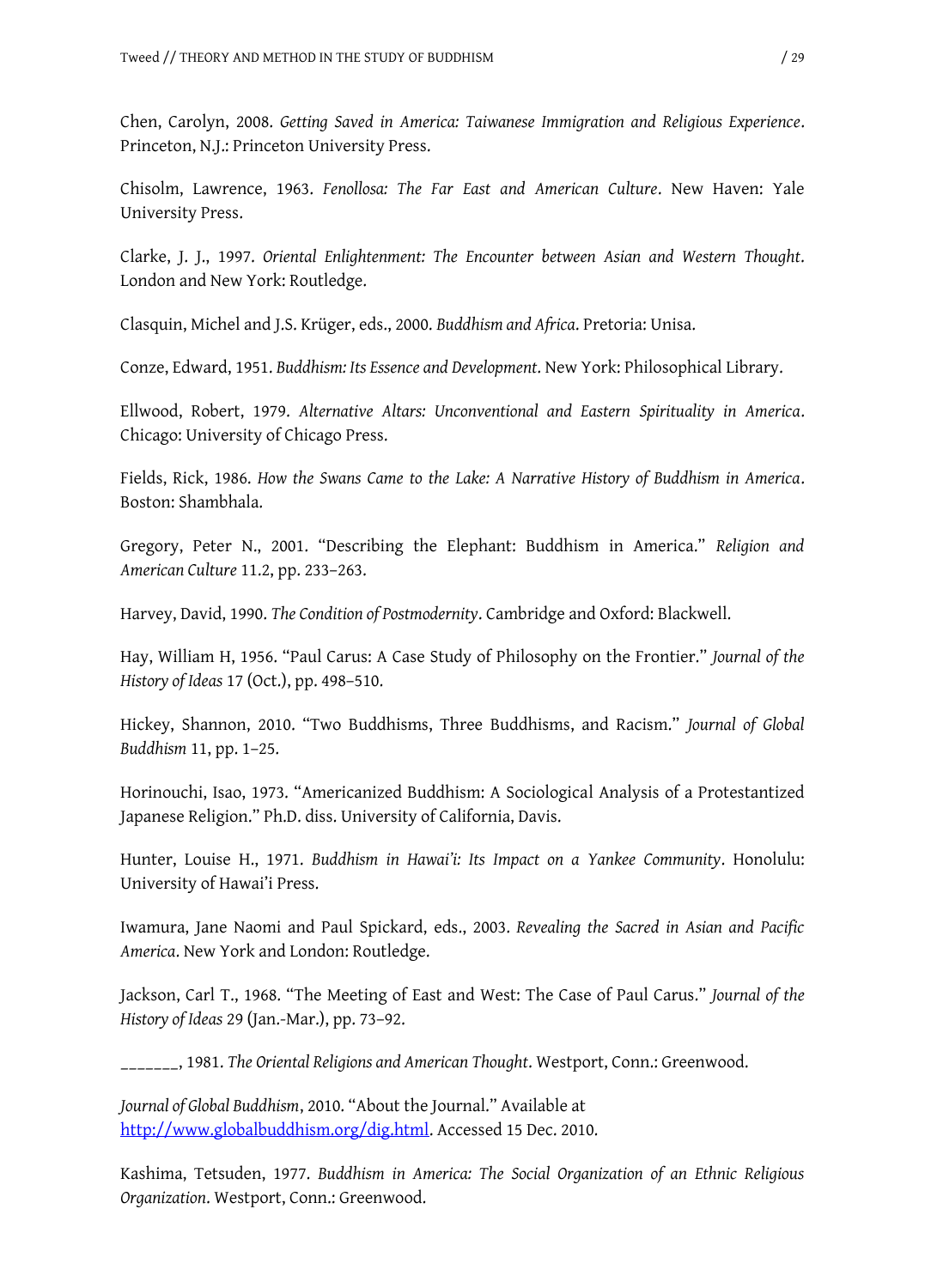Ketelaar, James Edward, 1990. *Of Heretics and Martyrs in Meiji Japan: Buddhism and Its Persecution*. Princeton, N.J.: Princeton University Press.

Layman, Emma McCloy, 1976. *Buddhism in America*. Chicago: Nelson-Hall.

Lears, Jackson, 1981. *No Place of Grace: Antimodernism and the Transformation of American Culture, 1880–1920*. New York: Pantheon.

Marquardt, Marie Friedmann, 2010. Unpublished Paper. "An Anxious Traveler's Journal." Book Session on *Crossing and Dwelling: A Theory of Religion*. History of Christianity Section. Annual Meeting of the American Academy of Religion, Atlanta, 20 October.

McLellan, Janet, 1999. *Many Petals of the Lotus: Asian Buddhist Communities in Toronto*. Toronto: Toronto University Press.

Moriya, Tomoe, 2000. *Yemyo Imamura: Pioneer American Buddhist*. [Hawai'i]: Buddhist Study Center Press.

Nattier, Jan. 1998, "Who is a Buddhist? Charting the Landscape of Buddhist America." In *The Faces of Buddhism in America*. Eds. Charles S. Prebish and Kenneth Tanaka. Berkeley: University of California Press, pp. 183–195.

Numrich, Paul David, 1996. *Old Wisdom in the New World: Americanization in Two Immigrant Theravada Buddhist Temples*. Knoxville: University of Tennessee Press.

Ortiz, Fernando, 1995. *Cuban Counterpoint: Tobacco and Sugar*. Durham, N.C.: Duke University Press.

Perreira, Todd LeRoy, 2004. "Sasana Sakon and the New Asian American: Intermarriage and Identity at a Thai Buddhist Temple in Silicon Valley." In *Asian American Religions: The Making and Remaking of Borders and Boundaries*. Eds. Tony Carnes and Fengang Yang. New York: New York University Press, pp. 313–337.

Prebish, Charles S., 1979. *American Buddhism*. North Scituate, Mass.: Duxbury.

\_\_\_\_\_\_\_, "Two Buddhisms Reconsidered." *Buddhist Studies Review* 10.2, pp. 187–206.

Prebish, Charles S. and Kenneth K. Tanaka, eds., 1998. *The Faces of Buddhism in America*. Berkeley: University of California Press.

Prothero, Stephen, 1996. *The White Buddhist: The Asian Odyssey of Henry Steel Olcott*. Bloomington: Indiana University Press.

Putnam, Hilary, 2002. *The Collapse of the Fact/Value Dichotomy and Other Essays*. Cambridge: Harvard University Press.

Queen, Christopher S., 2000. *Engaged Buddhism in the West*. Boston: Wisdom Publications.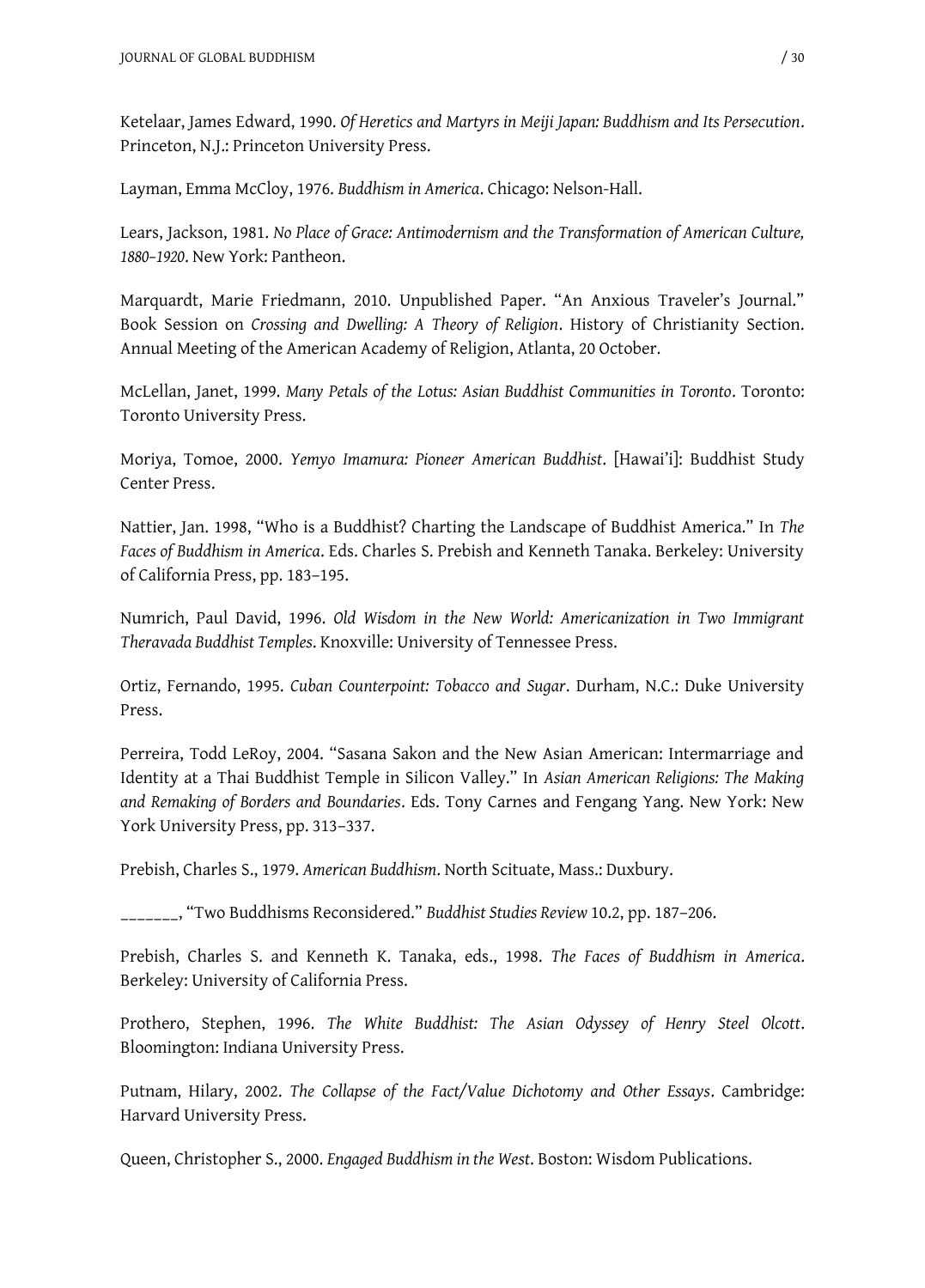Raphael, Liogier and Bruno Etienne, 1997. *Etre Bouddhiste en France Aujourd'hui.* Paris: Hachette Littératures.

Rocha, Cristina, 2006. *Zen in Brazil: The Quest for Cosmopolitan Modernity*. Honolulu: University of Hawai'i Press.

Rust, William Charles, 1951. "The Shin Sect of Buddhism in America." Ph.D. diss. University of Southern California.

Seager, Richard Hughes, 1999. *Buddhism in America*. New York: Columbia University Press.

\_\_\_\_\_\_\_, 2006. *Encountering the Dharma: Daisaku Ikeda, Soka Gakkai, and the Globalization of Buddhist Humanism*. Berkeley: University of California Press.

Snodgrass, Judith, 2003. *Presenting Japanese Buddhism to the West: Orientalism, Occidentalism, and the Columbian Exposition*. Chapel Hill: University of North Carolina Press.

Spuler, Michelle, 1999. "The Adaptation of Buddhism to the West: Diamond Sangha Zen Buddhist Groups in Australia." Ph.D. diss., University of Queensland.

Stalker, Nancy, 2006. "Suicide, Boycotts and Embracing Tagore: The Japanese Popular Response to the 1924 US Immigration Exclusion Law." *Japanese Studies* 26.2, pp. 150–170.

Tanaka, Kenneth, 2010. *Amerika Bukkyō: Bukkyō mo kawaru, Amerika mo kawaru* . [American Buddhism: Buddhism is Changing, America is Changing] Tokyo: Musashino University Press.

Tweed, Thomas A., 1992. *The American Encounter with Buddhism, 1844–1912: Victorian Culture and the Limits of Dissent*. Bloomington: Indian University Press.

\_\_\_\_\_\_\_, 1997a. "Asian Religions in America: Reflections on an Emerging Subfield." In *Religious Diversity and American Religious History: Studies in Traditions and Cultures*. Eds. Walter H. Conser, Jr. and Sumner B. Twiss. Athens: University of Georgia Press, pp. 189–217.

\_\_\_\_\_\_\_, 1997b. *Our Lady of the Exile: Diasporic Religion at a Cuban Catholic Shrine in Miami*. New York and Oxford: Oxford University Press.

\_\_\_\_\_\_\_, 1999. "Nightstand Buddhists and Other Creatures: Sympathizers, Adherents, and the Study of Religion." In *American Buddhism: Methods and Findings in Recent Scholarship*. Eds. Duncan Ryūken Williams and Christopher S. Queen. Surrey, U.K.: Curzon Press, pp. 71–90.

\_\_\_\_\_\_\_, 2000. "Preface to the Paperback Edition." *The American Encounter with Buddhism, 1844–1912: Victorian Culture and the Limits of Dissent*. Chapel Hill and London: University of North Carolina Press, xi-xxii.

\_\_\_\_\_\_\_, 2005. "American Occultism and Japanese Buddhism: Albert J. Edmunds, D.T. Suzuki, and Translocative History." *Japanese Journal of Religious Studies* 32.2, pp. 249–281.

\_\_\_\_\_\_\_, 2006. *Crossing and Dwelling: A Theory of Religion*. Cambridge: Harvard University Press.